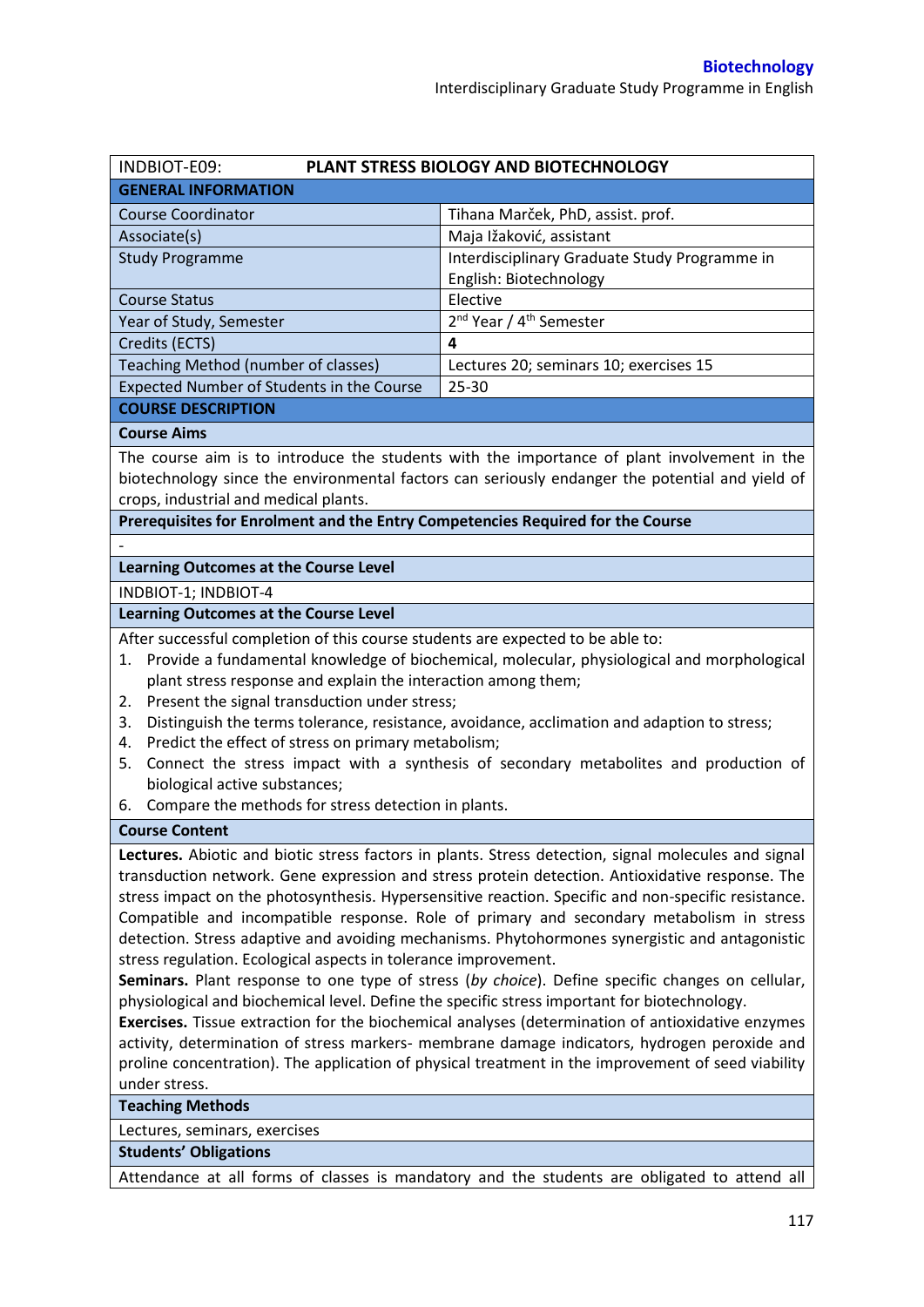## **Biotechnology**

Interdisciplinary Graduate Study Programme in English

knowledge tests. The students may be absent from 30% (full-time students) and 50% (part-time students) of each of the forms of classes, provided that the absence is justified. An exercise or a seminar which has not been completed must be made up through a midterm exam.

**Monitoring the Activity of the Students** *(Connecting Learning Outcomes, Teaching Methods, and Grading)*

| <b>Class-related</b>      | <b>ECTS</b>   | <b>Learning</b> | <b>Student activity</b>        | <b>Evaluation</b>                  | <b>Grade points</b> |      |
|---------------------------|---------------|-----------------|--------------------------------|------------------------------------|---------------------|------|
| activity                  |               | outcome         |                                | method                             | Min.                | Max. |
| <b>Attending lectures</b> | 0.25          | $1 - 6$         | Class presence                 | <b>Keeping</b><br>records          | 5                   | 10   |
| Seminar                   | 1.5           | $3 - 4$         | Seminar work                   | Presentation<br>of seminar<br>work | 10                  | 30   |
| <b>Exercises</b>          | 0.25          | 6               | Practical work                 | Laboratory<br>exercises<br>report  | 5                   | 10   |
| Final exam                | $\mathcal{P}$ | $1 - 6$         | Studying for the<br>final exam | Written exam                       | 30                  | 50   |
| <b>Total</b>              | 4             |                 |                                |                                    | 50                  | 100  |

## Evaluation of the written part of the final exam

| Percentage of correct answers (%) | Grade |  |
|-----------------------------------|-------|--|
| >95.00                            | 50    |  |
| 90.00-94.99                       | 47    |  |
| 85.00-89.99                       | 45    |  |
| 80.00-84.99                       | 40    |  |
| 75.00-79.99                       | 38    |  |
| 70.00-74.99                       | 35    |  |
| 65.00-69.99                       | 33    |  |
| 60.00-64.99                       | 30    |  |

## *Forming the final grade:*

The grade points accumulated during the classes will be added to the points achieved from the final exam. The grading will be done by absolute distribution, i.e. on the basis of the final results, and it will be compared to the numerical system in the following manner:

A – Excellent (5): 90-100 grade points; B – Very Good (4): 80-89.99 grade points; C – Good (3): 65- 79.99 grade points;  $D$  – sufficient (2): 50-64.99 grade points

| Mandatory Literature (available in the library and via other media)                              |               |                  |  |  |  |
|--------------------------------------------------------------------------------------------------|---------------|------------------|--|--|--|
| Title                                                                                            | Number of     | Availability via |  |  |  |
|                                                                                                  | copies in the | other media      |  |  |  |
|                                                                                                  | library       |                  |  |  |  |
| Ramakrishna A, Gill SS, Metabolic Adaptations in Plants During                                   |               | No.              |  |  |  |
| Abiotic Stress. Boca Raton; CRC Press, 2019                                                      |               |                  |  |  |  |
| Shabala S, Plant Stress Physiology. CABI, Oxfordshire, UK,                                       |               | No.              |  |  |  |
| 2012.                                                                                            |               |                  |  |  |  |
| <b>Additional course literature</b>                                                              |               |                  |  |  |  |
| Rao KVM, Raghavendra AS, Reddy KJ: Physiology and Molecular Biology of Stress Tolerance in<br>1. |               |                  |  |  |  |